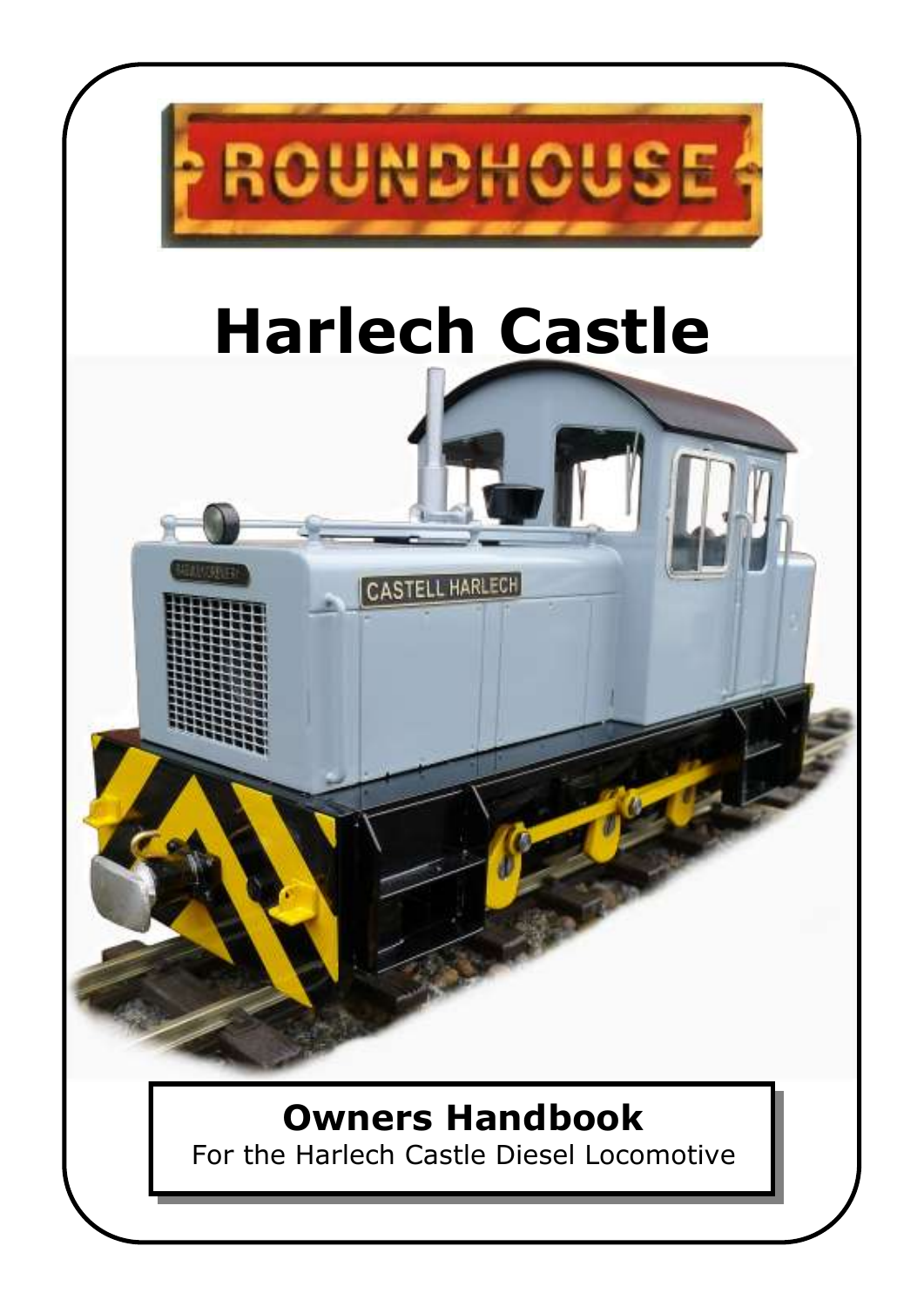# **Operating Instructions**

**IMPORTANT:** Please read these instructions carefully before operating the locomotive

#### **SAFETY PRECAUTIONS**

This is a working battery diesel model locomotive. Provided it is operated with reasonable care and attention, no problems should arise. The motor used in this locomotive is very powerful and you should avoid touching the moving parts when in motion. As you will appreciate, this is not a toy and is therefore unsuitable for unsupervised children.

## **ACCESORIES INCLUDED.**

Radio Transmitter.

Charger for locomotive.

Back to Back gauge and Allen key.

Nameplates and worksplate (supplied loose and unpainted).

## **ALTERING WHEEL GAUGE**

#### **Ensure the model is switched off.**

Turn the model upside down to gain access to the wheels. The driving wheels are moveable on their axles and are locked in



Steel Motor Worm Drive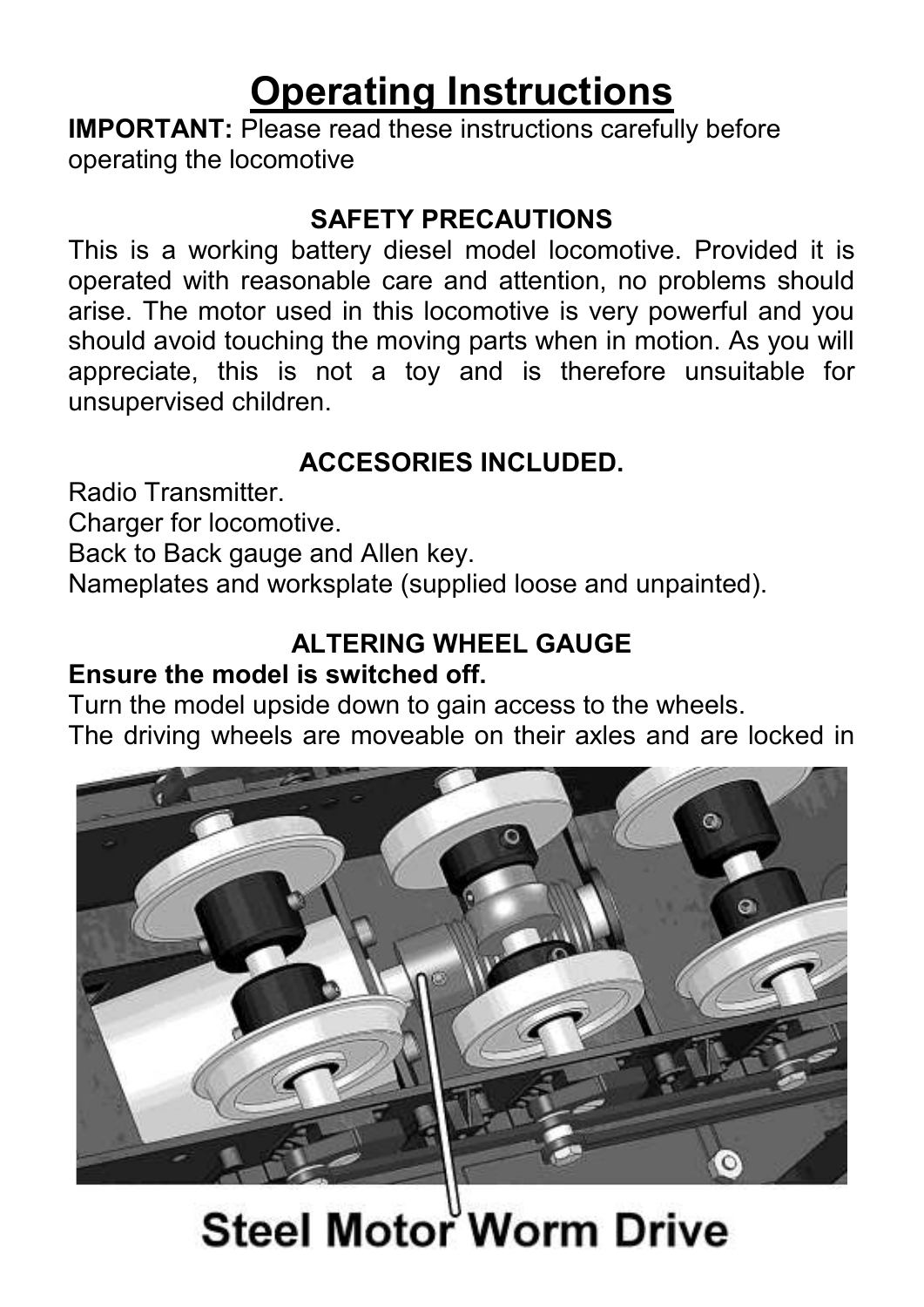place by 2 small grub screws. Manually moving the steel motor worm drive with your index finger will turn the wheels and bring the grub screws into a position where they can be loosened using the Allen key provided. Note that there are 2 grub screws on each wheel. The wheels should be adjusted so that the 'back to back' gauge supplied will just slip between their inner faces. Ensure that the wheels are evenly spaced relative to each side frame and gently nip-up the grub screws. Do not over tighten the grub screws.

#### **Initial Charging.**

The NiMh batteries fitted in the locomotive will require charging before operating the model.

First, connect the mains lead to the charger. It is important that the mains lead is plugged into the charger **before** connecting to the mains supply, otherwise damage to the charger may result.

Note: the charger is for indoor use only.

#### *Do not leave the model or charger unattended whilst charging and unplug from mains power once charging is completed.*

The charger should be kept in an horizontal position. Do not cover the charger, as it will overheat. Do not allow the charger to become wet. Keep away from any flammable sources. Do not disassemble the charger - mains voltage inside.

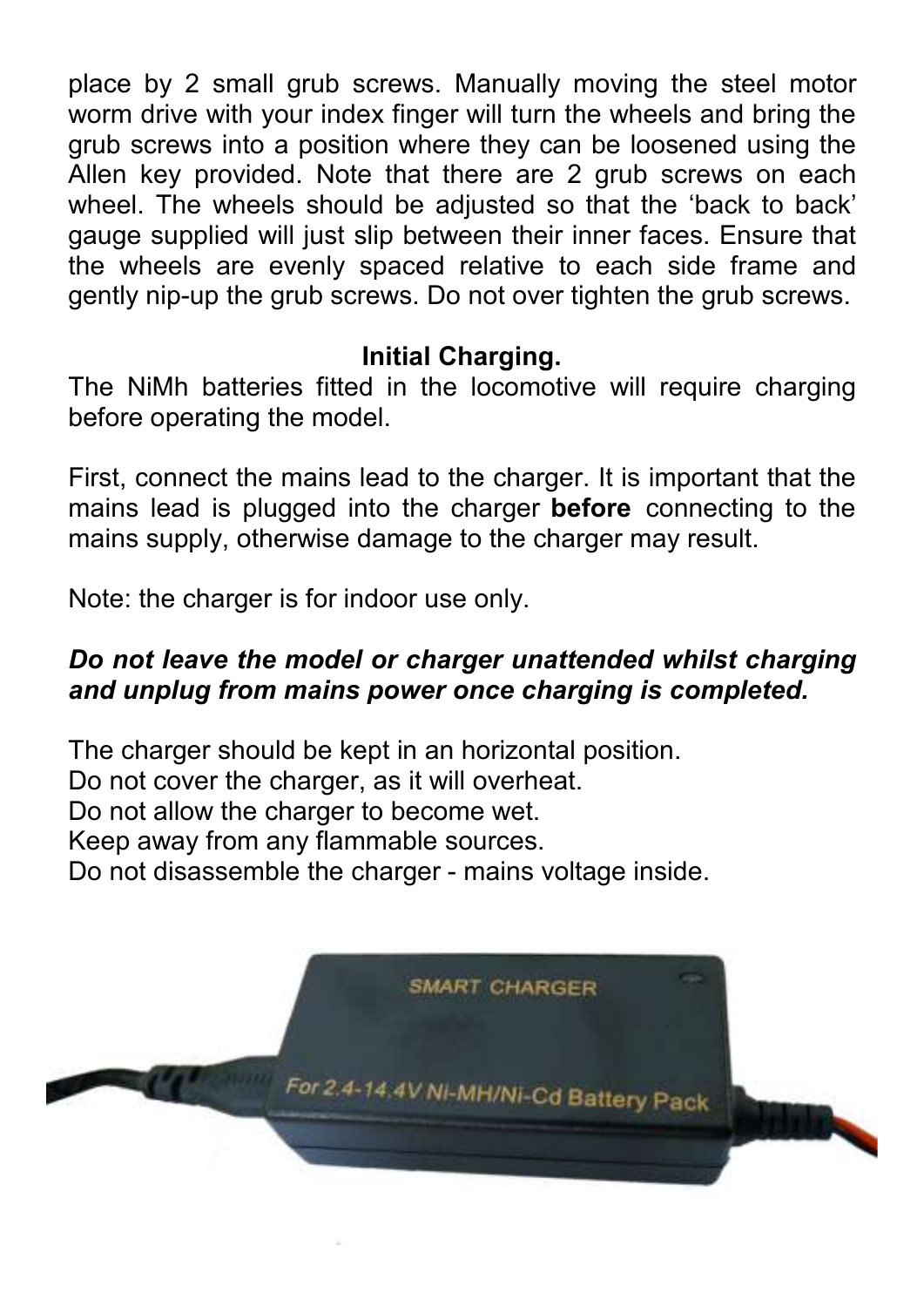#### **Connecting the Charger to the locomotive.**

The cab roof is held in position by magnets. To remove the roof, simply lift it straight up. Remove the cab roof and insert the charging jack into the charging socket, located in the cab. The LED on the charger should light up red. The batteries are now charging.



It will initially take approximately 5 hours for the batteries to fully charge. The time taken for subsequent full charges may be less. When the batteries are fully charged, the LED will change to green. The charging jack should now be removed from the locomotive and the charger unplugged from the mains.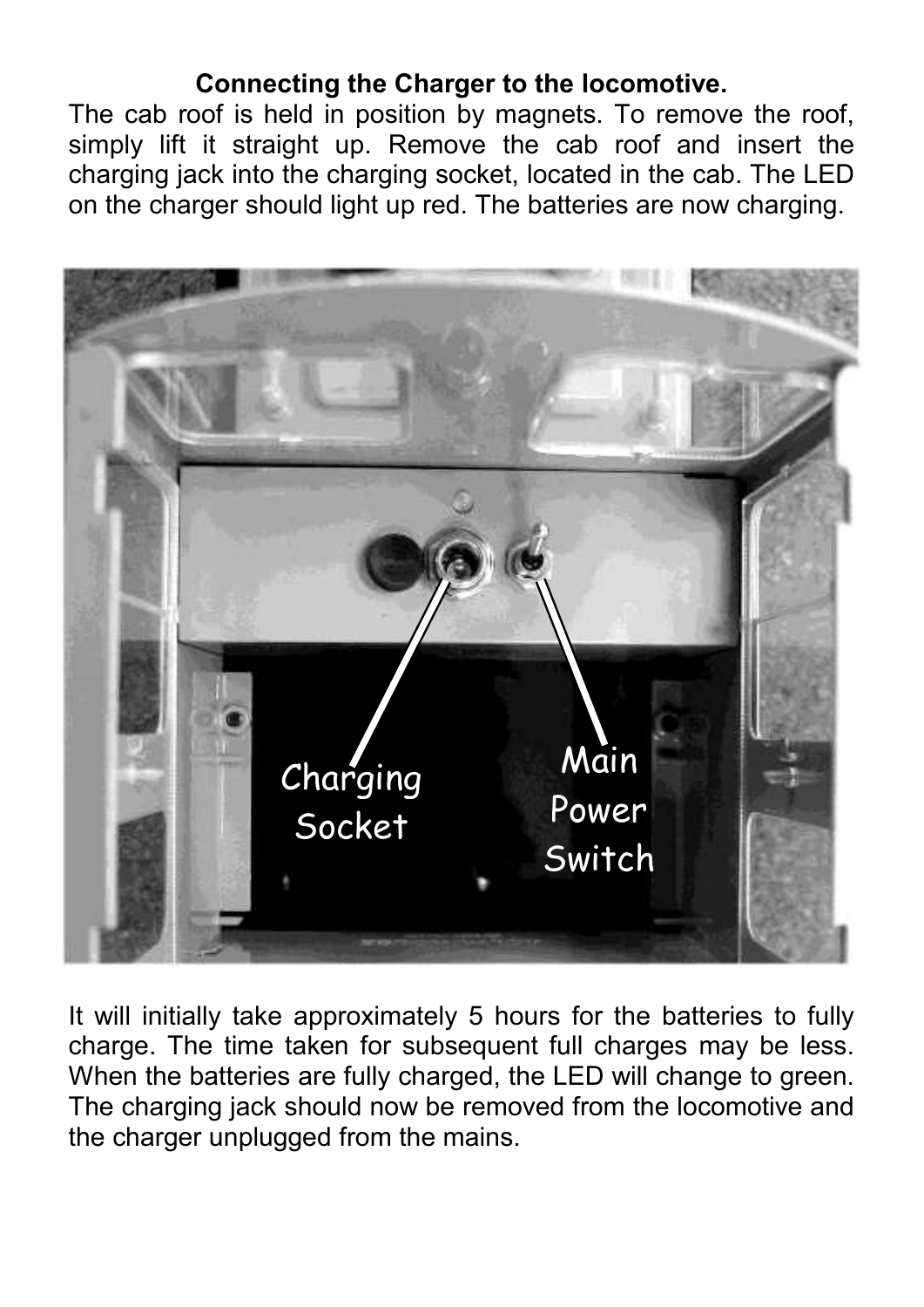#### **Operating the locomotive.**

Fit AA alkaline batteries into the bottom of the Transmitter Handset.

Lift up the 'Flip Cover' at the top, rear of the transmitter.

Turn on the Transmitter by moving the ON / OFF toggle switch to the Left.

Do not adjust any of the other switches or controls on the **Transmitter** 

Always turn on the transmitter before the locomotive to ensure correct operation.



The locomotive can now be turned on using the switch located in the cab alongside the charging socket.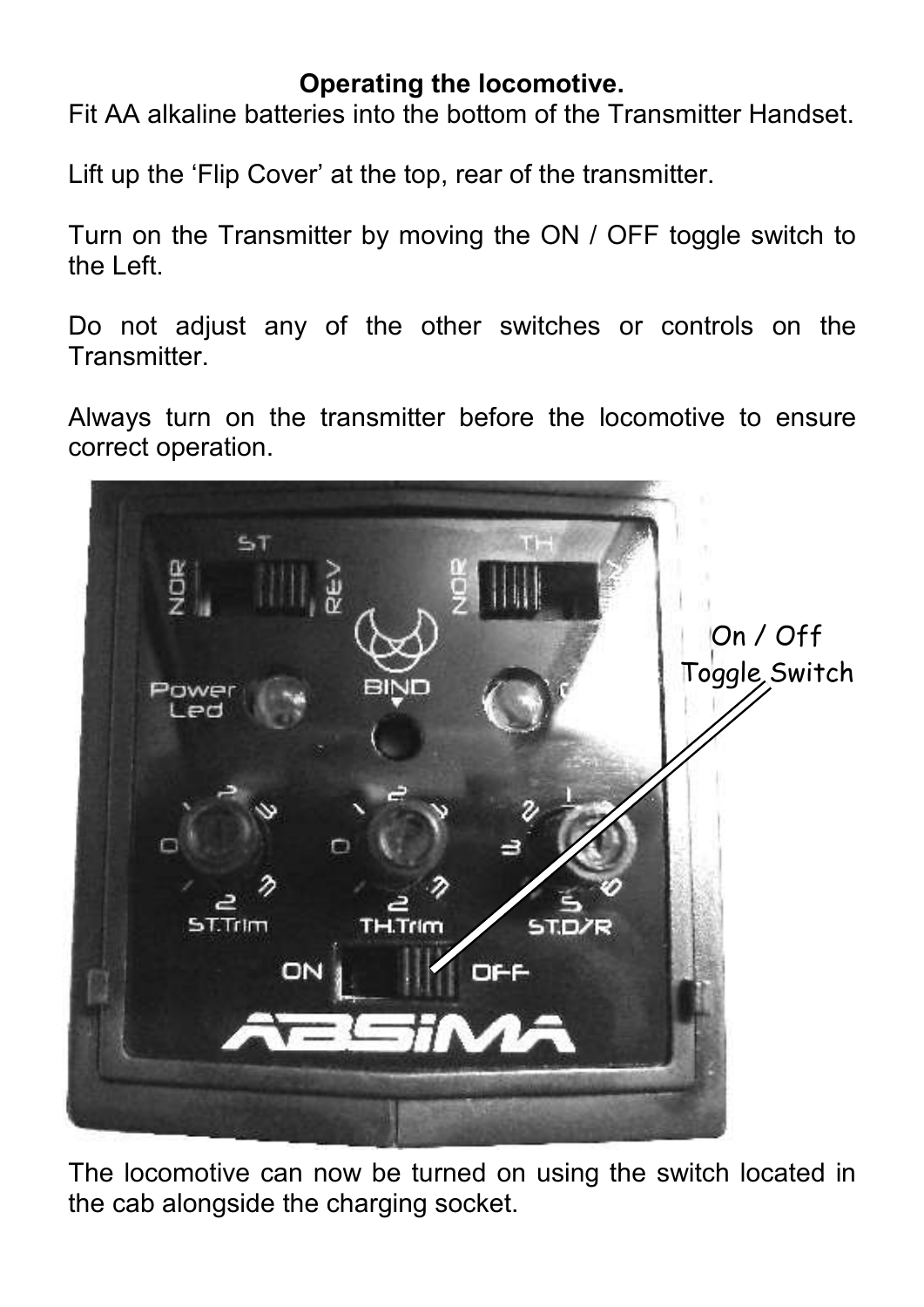#### **Running the locomotive.**

With the transmitter and the locomotive both switched on, use the hand wheel on the transmitter to move the locomotive in either forward or reverse direction. When the hand wheel is released, it will spring back to the mid gear position and the locomotive will stop.

Rotate Wheel Clockwise for Forward and Anticlockwise for Reverse direction of travel.



If continual running is desired, the following modification should be made.

- 1. Remove the screw from the centre of the hand wheel and take off the wheel.
- 2. Place the 2 rubber 'O' rings supplied onto the wheel shaft.
- 3. Refit the hand wheel and replace the screw.

This will introduce friction between the hand wheel and transmitter body, causing the wheel to remain in its set position.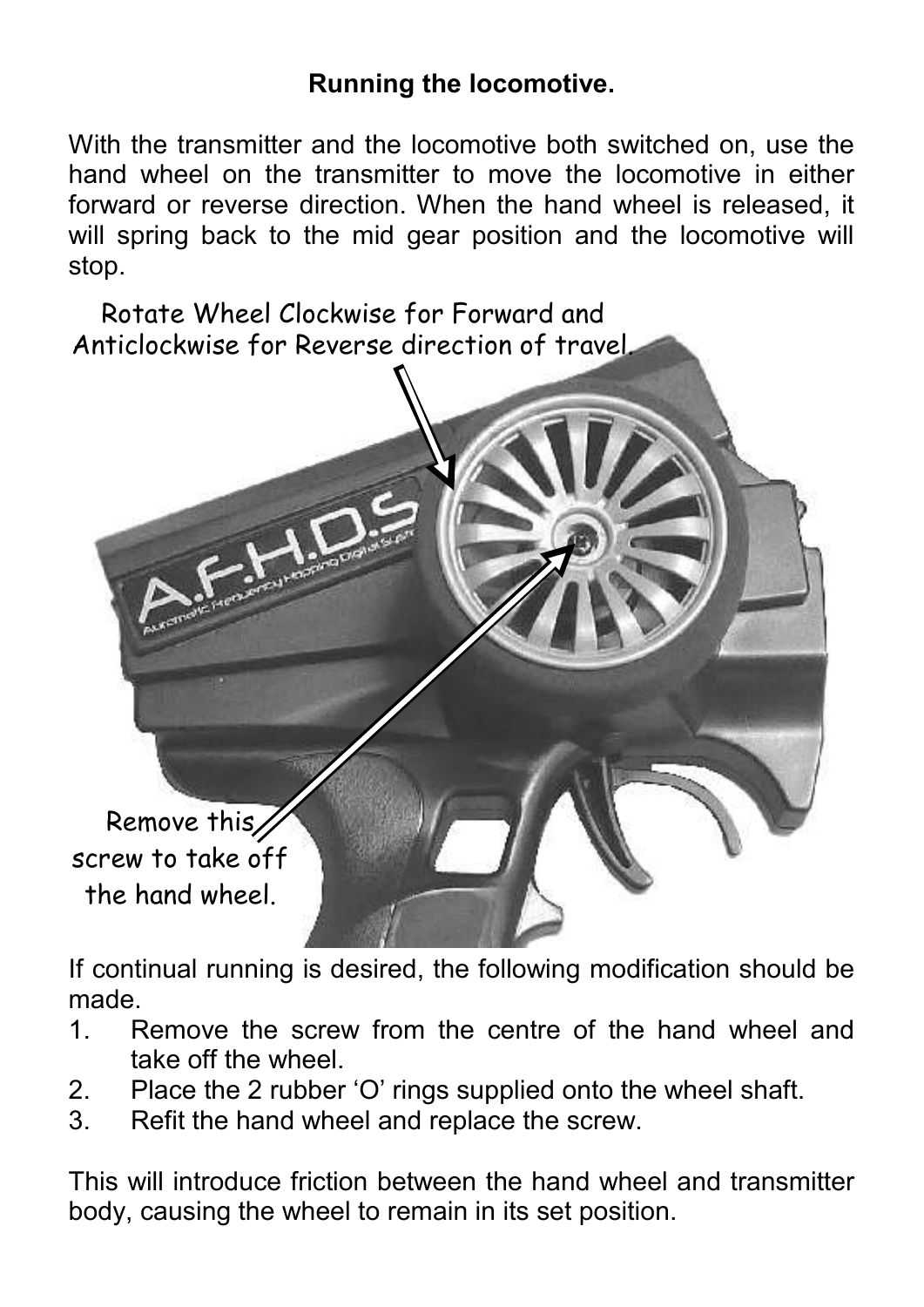## **Sound Effects (if fitted).**

The sound does not need to be switched on for the locomotive to operate.

The sound unit, if fitted, is switched on by pushing the trigger forward briefly. You will hear the engine 'start up'.

To switch off the sound unit, push the trigger forward once again. It will take a few seconds for the sound unit to shut fully down as it goes through shutting down sequence of sounds.

The horn can be sounded at any time (provided the locomotive and transmitter are switched on), by pulling back the trigger.



#### **Sound Control.**

When the sound is switched on, the engine sound will alter depending on the speed of the locomotive. To sound the horn, pull the trigger on the transmitter.

#### **Maintenance.**

Very little routine maintenance is required. However, external moving parts such as the coupling rods, axles and outside cranks will require periodic lubrication with a light machine oil such as a 20 -50 motor oil.